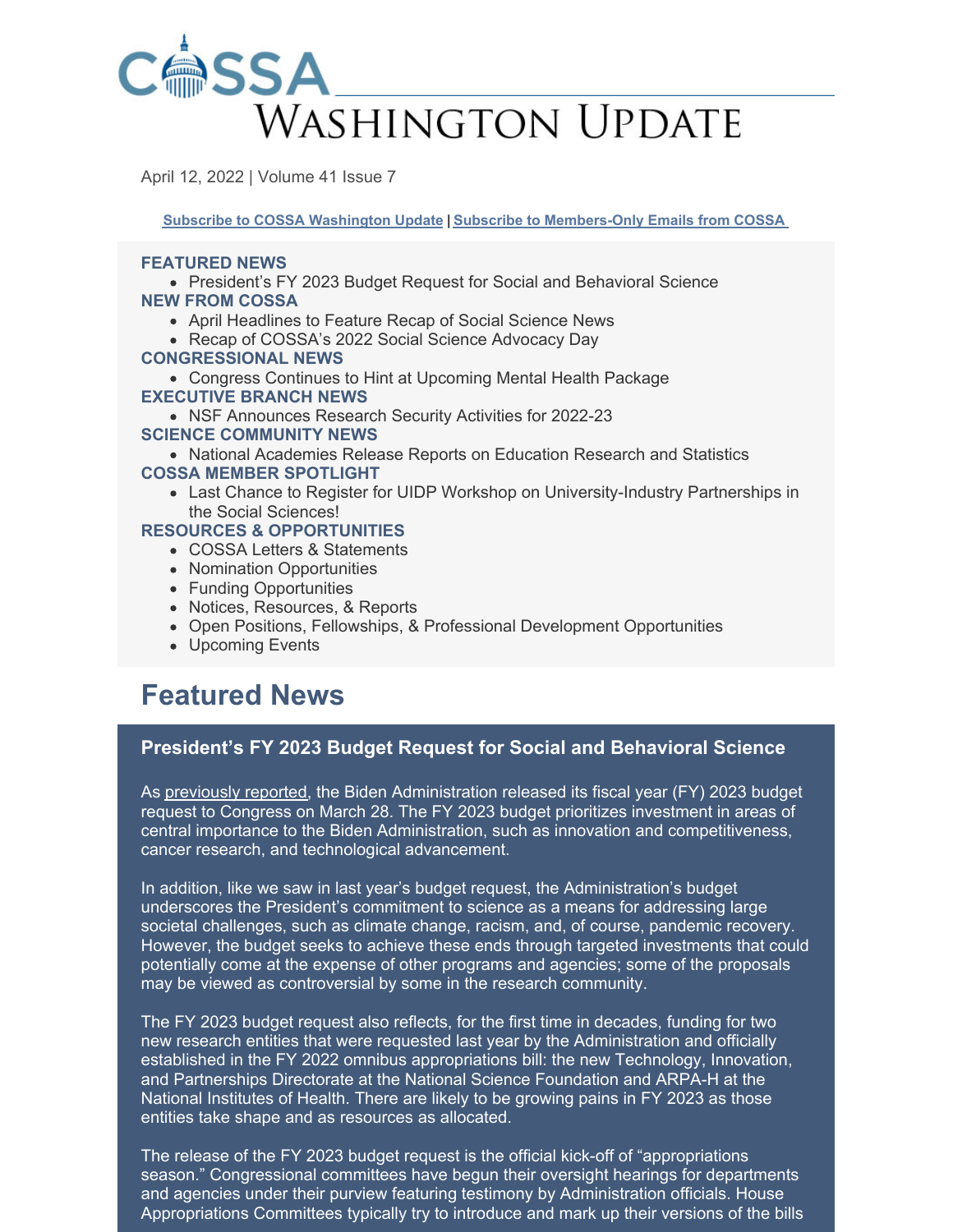in early summer with the Senate often lagging several weeks behind. The start of the month-long August recess in which lawmakers return home to engage with constituents is a typical target for Appropriations Committees to complete their work on the bills and bring them to the floor for consideration. However, 2022 is a mid-term election year, which will all but guarantee that the work of Congress will grind to a halt by late summer or early fall. As always, Congress will aim to make as much progress as possible on FY 2023 appropriations before leaving Washington for the elections; however, it is common, if not likely, that Congress will delay final passage of FY 2023 funding legislation at least until after the November elections, if not until next calendar year, depending on the outcome of the midterms.

Read [COSSA's](https://cossa.org/wp-content/uploads/2022/04/FY-2023-PBR-Analysis.pdf) in-depth analysis of the FY 2023 budget request.

# **New from COSSA**

### **Recap of COSSA's 2022 Social Science Advocacy Day**

On March 29, 70 social science advocates participated in COSSA's eighth annual Social Science Advocacy Day, a [members-only](https://cossa.org/advocacy-day/) event bringing together social and behavioral scientists from across the country to meet with Members of Congress and their staff to advocate for increased funding for federal agencies and programs important the research community. This year, advocates from 22 states met virtually



with 88 Congressional offices in the House of Representatives and Senate to discuss the value of the social and behavioral sciences to issues of importance to policymakers.

It is not too late to get in on the action. Check out [COSSA's](https://cossa.org/action-center/alerts/#/) Action Alert and send a quick note to your elected officials today to voice your support for federal science agencies that advance the social and behavioral sciences.

### **April Headlines to Feature Recap of Social Science News**

COSSA members are encouraged to sign up for the monthly COSSA [Headlines](https://cossa.org/events/category/cossa-event/headlines/) webinar on Thursday, April 14, in which COSSA staff will break down the most important social and behavioral science news from the past month. Individuals employed by or affiliated with a COSSA member organization or university can register for the webinar [here](https://us06web.zoom.us/meeting/register/tZYofuutrjsoEt3MA6qhDN_XawklB19-7kos).



## **Congressional News**

### **Congress Continues to Hint at Upcoming Mental Health Package**

On April 5, the House Energy and Commerce Subcommittee on Health met to discuss legislation to support American mental health and well-being. The hearing, overseen by Subcommittee Chair Anna Eshoo (D-CA) and Ranking Member Brett Guthrie (R-KY), is one of many Congressional hearings held in the past few months focused on potential policy solutions related to mental health (see previous [coverage](https://cossa.org/2022/03/01/congress-continues-focus-on-mental-health-in-subcommittee-hearing/) for more details). The hearing included two panels of experts. The first panel featured Assistant Secretary for Mental Health and Substance Use at the Substance Abuse and Mental Health Services Administration (SAMHSA), Dr. Miriam E. Delphin-Rittmon, and Administrator at the Health Resources and Services Administration (HRSA), Carole Johnson. The second panel included the President-Elect of the American Psychiatric Association Dr. Rebecca W.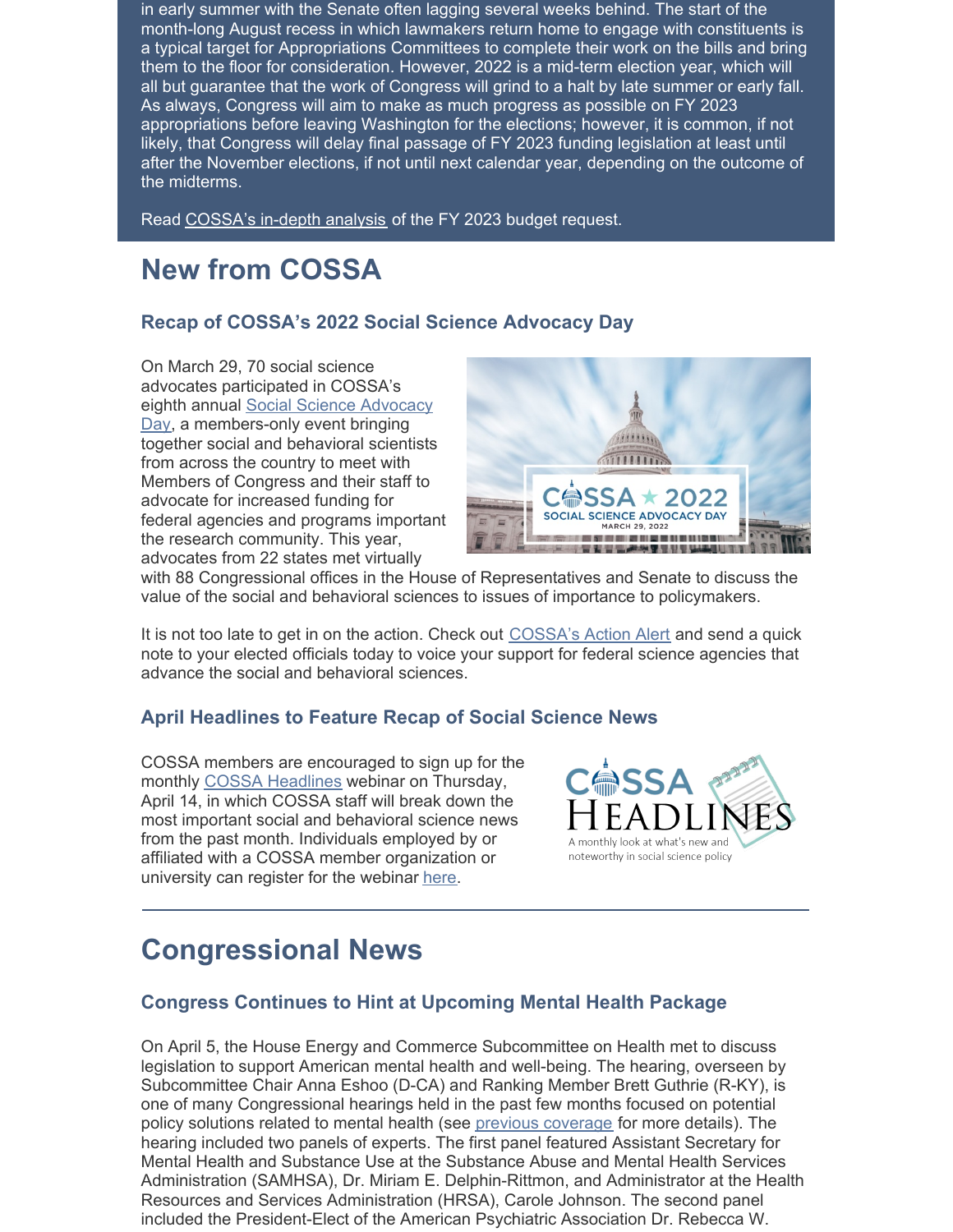Brendel, the President-Elect of the American Academy of Pediatrics Dr. Sandy L. Chung, Clinical Professor of Psychiatry and Director at the Center for Youth Mental Health and Wellbeing at Stanford University School of Medicine and Stanford Children's Health Dr. Steven Adelsheim, Medical Director of Behavioral Health and Forensic Programs at the Michigan Department of Health and Human Services Dr. Debra Pinals, Director of the Office of Addictive Diseases at the Georgia Department of Behavioral Health and Developmental Disabilities Cassandra Price, and Peer Support Specialist Instructor and Mentor LeVail W. Smith.

Subcommittee Chair Eshoo focused her opening statement on the devastating increase in mental health concerns in the U.S. and expressed particular concern for American youths experiencing mental illnesses. Ranking Member Guthrie focused his opening statement on the effects of the COVID-19 pandemic in exacerbating the mental health crisis in the U.S. and issues affecting rural Americans. The witness opening statements focused on what their respective agencies are doing to address these issues and ways in which the Subcommittee can continue to support their missions. Many of the Subcommittee members' questions for the witnesses revolved around how to best support marginalized groups and pregnant individuals, how the President's Budget Request was received by the federal agencies (see related article), and progress on SAMHSA's National Helpline for mental health crises. Throughout the hearing, Chairwoman Eshoo and various members of the committee expressed their support for bipartisan federal legislation aimed at addressing the mental health crisis. A recording of the hearing can be found on the [Committee](https://energycommerce.house.gov/subcommittees/health-117th-congress) website.

*This article was contributed by COSSA's Spring Intern Sofi Cavenaile of the University of Texas, San Antonio.*

# **Executive Branch News**

### **NSF Announces Research Security Activities for 2022-23**

As part of its budget request for fiscal year (FY) 2023 (see related article), the National Science Foundation (NSF) [announced](https://www.nsf.gov/about/budget/fy2023/pdf/01_fy2023.pdf) its intent to commission a [JASON](https://irp.fas.org/agency/dod/jason/) study this year, during FY 2022, "to provide guidance on the establishment of a Research on Research Security funding program" that would begin in FY 2023. According to the budget materials, NSF would conduct several activities related to research security in 2023, including:

- Work with other federal research agencies "to establish uniform mechanisms for research investigators to provide agencies with consistent information on their appointments, activities, and sources of financial support."
- Stand up the aforementioned Research on Research Security funding program guided by the results of this year's JASON study. The goals of the program would be to assess the characteristics that distinguish research security from research integrity, improve the quantitative understanding of the scale and scope of research security risks, and develop methodologies to assess the potential impact of research security threats, among others.
- Working with other federal agencies, issue a solicitation to develop training resources for the research community to more clearly understand research security issues and disclosure requirements.

You can follow all of COSSA's coverage on research security issues on our [website](https://cossa.org/tag/research-security/).

## **Science Community News**

### **National Academies Release Reports on Education Research and Statistics**

Recently, the National Academies of Sciences, Engineering, and Medicine (NASEM) have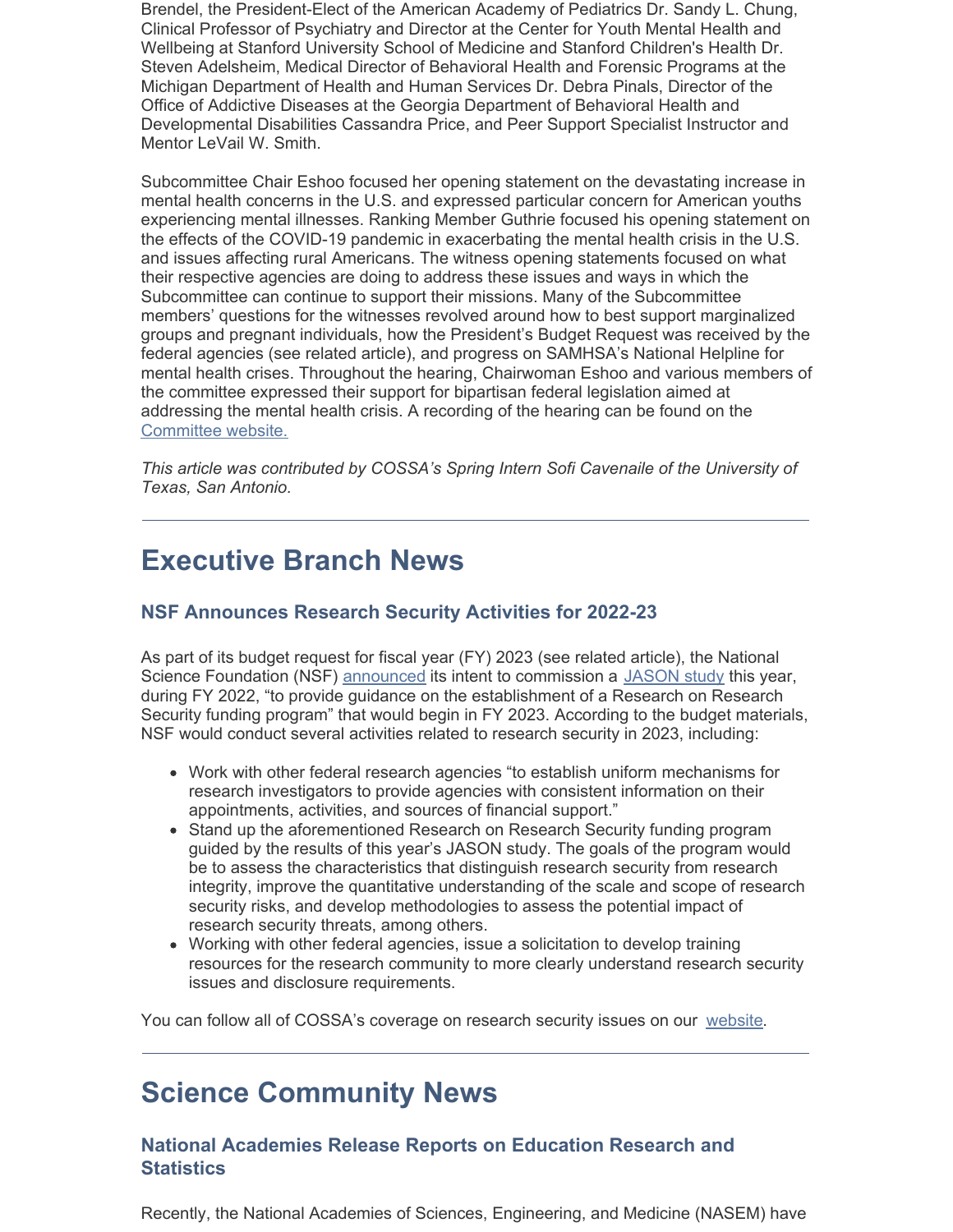released prepublications of reports evaluating education research and statistics activities within the Department of Education's Institute for Education Sciences (IES). The first of which, titled *The Future of Education Research at IES: Advancing an [Equity-Oriented](https://nap.nationalacademies.org/catalog/26428/the-future-of-education-research-at-ies-advancing-an-equity) Science*, analyzes the National Center for Education Research (NCER) and the National Center for Special Education Research (NCSER) within IES to identify pressing issues facing the centers and developing approaches for future education research programs. The report identifies several areas for future focus, including:

- Adopting new categories for types of research that reflect the needs, structures, and constraints typically found in educational institutions;
- Emphasizing research focused on equity in education, including civil rights policy, teacher education, workforce development, and technology;
- Offering new research awards within NCSER on teaching practices to improve outcomes for students with disabilities, access and inclusion to those practices, and other issues;
- The need for IES to periodically add and remove research topics from its portfolio when appropriate to reflect the state of the field of education research.

The report also offers recommendations on its methodology, training programs, grant application, and review process. Most notably, the report recommends that Congress reexamine the IES budget, claiming that funding for IES pales in comparison to other scientific funding agencies and that IES currently would not be able to fully implement all the recommendations included in this report.

The second report, titled *A Vision and Roadmap for [Education](https://nap.nationalacademies.org/catalog/26392/a-vision-and-roadmap-for-education-statistics) Statistics*, focuses on the National Center for Education Statistics (NCES) within IES and offers recommendations for the future of statistical programs and priorities for NCES and for the Department of Education as a whole. The report presents themed recommendations for NCES including the following:

- Developing a strong strategic plan for NCES that incentivizes innovation and partnerships within and outside of the federal government;
- Maintaining NCES' independence in setting its own priorities and products;
- Fulfilling the needs of the *[Foundations](https://cossa.org/tag/evidence-act/) fo[r](https://cossa.org/tag/evidence-act/) [Evidence-Based](https://cossa.org/tag/evidence-act/) Policymaking Act*, and supporting the evidence base across the Department of Education;
- Embedding diversity, equity, inclusion, and accessibility (DEIA) into the work of NCES;
- Expanding data acquisition strategies and exploring alternative data sources for NCES products.

A third National Academies report analyzing the National Assessment of Educational Progress (NAEP) was released a few weeks prior (see previous COSSA [coverage](https://cossa.org/2022/03/29/national-academies-release-recommendations-for-modernizing-naep/)). All three of these reports were commissioned in [partnership](https://cossa.org/2021/05/11/national-academies-convenes-activities-exploring-the-future-of-education-research-and-statistics/) between the Department of Education and the National Academies.

# **COSSA Member Spotlight**

## **Last Chance to Register for UIDP Workshop on University-Industry Partnerships in the Social Sciences!**

The University of Maryland and UIDP, in collaboration with COSSA, the National Science Foundation, MITRE, the Optimal Solutions Group, SAGE Publishing, and the Federation of Associations in the Behavioral and Brain Sciences, will be hosting the second part of the Workshop on U-I [Partnerships](https://web.cvent.com/event/0c18041e-136a-47df-a490-9911879f6233/summary) in the Social Sciences . The in-person workshop will be held April 20-21 at The Hotel at the University of Maryland. The event will bring together "a group of experts and leaders from academia, industry, and government to consider how academic-corporate partnerships can advance social, behavioral, and organizational science research to positively impact science and society." Learn more and register [here](https://web.cvent.com/event/0c18041e-136a-47df-a490-9911879f6233/summary).

# **Resources & Opportunities**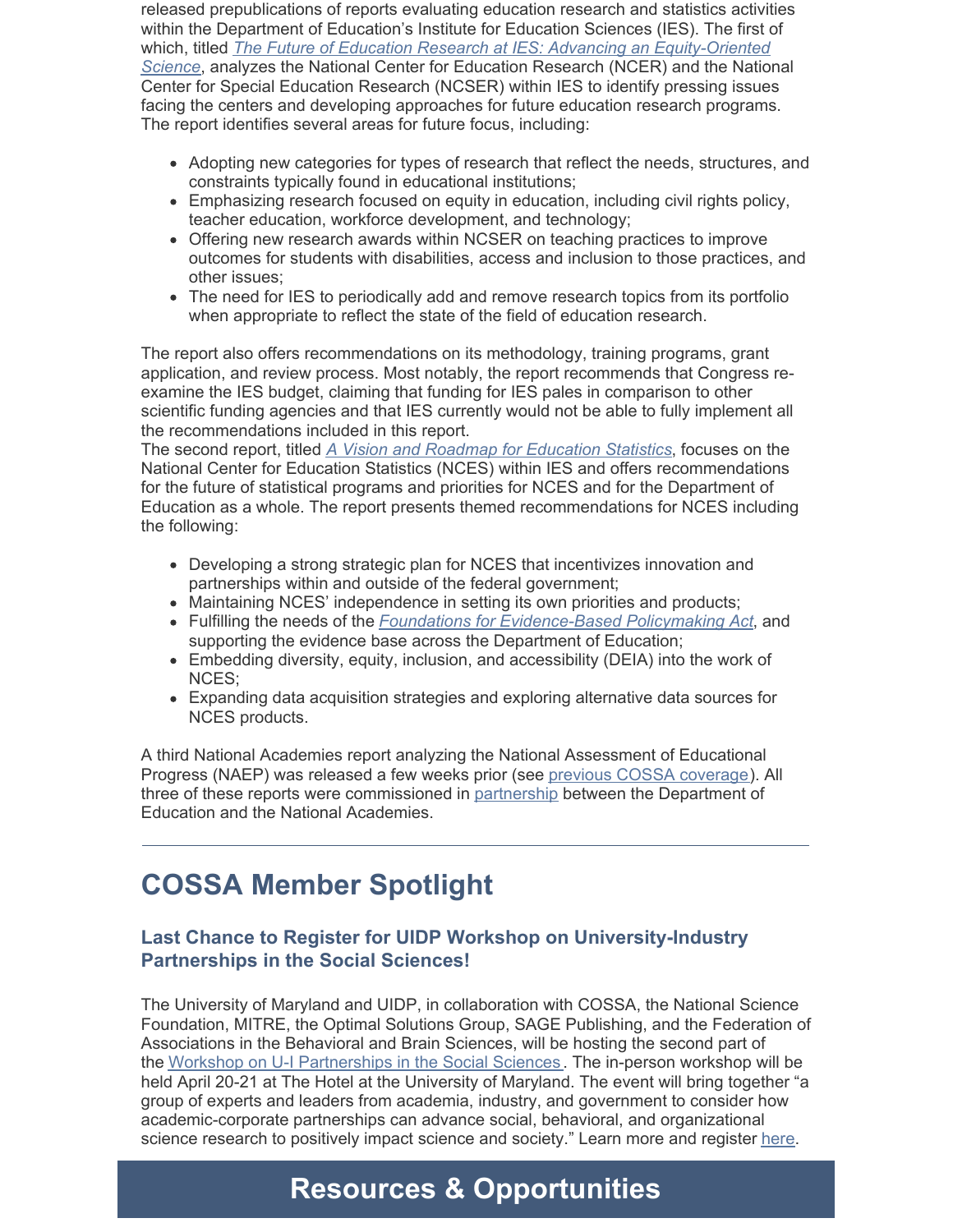### **COSSA Letters & Statements**

- 4/11/2022: Letter to [Appropriators](https://cossa.org/wp-content/uploads/2022/04/FY-2023-OJP-Sign-On-Final-April-22.pdf) Requesting Funding for the Research, Evaluation and Statistics Account Within the Department of Justice in FY 2023
- 4/7/2022: Friends of IES Letter to [Appropriators](https://cossa.org/wp-content/uploads/2022/04/FY2023-Friends-of-IES-Appropriations-Letter-FINAL.pdf) on Funding for the Institute of Education Sciences in FY 2023
- 4/7/2022: Coalition for National Science Funding Letter to House [Appropriators](https://cossa.org/wp-content/uploads/2022/04/CNSF-FY23-Letter-House.pdf) Requesting Funding for the National Science Foundation for FY 2023
- 4/7/2022: Coalition for National Science Funding Letter to Senate [Appropriators](https://cossa.org/wp-content/uploads/2022/04/CNSF-FY23-Letter-Senate.pdf) Requesting Funding for the National Science Foundation for FY 2023

## **Nomination Opportunities**

NSF: [National](https://www.nsf.gov/od/nms/nominations.jsp) Medal of Science (Closes: May 20, 2022)

## **Funding Opportunities**

- NIH: Research on Biopsychosocial Factors of Social Connectedness and Isolation on Health, [Wellbeing,](https://grants.nih.gov/grants/guide/pa-files/PAR-21-350.html) Illness, and Recovery (R01 BESH [Required](https://grants.nih.gov/grants/guide/pa-files/PAR-21-349.html)) (R01 Clinical Trials Not Allowed) (R01 Clinical Trial [Required](https://grants.nih.gov/grants/guide/pa-files/PAR-21-352.html)) (Opens: May 21, 2022) (Closes: June 22, 2024)
- NIH: Notice of Special Interest (NOSI): Validation of Digital Health and Artificial Intelligence Tools for Improved Assessment in [Epidemiological,](https://grants.nih.gov/grants/guide/notice-files/NOT-CA-22-037.html) Clinical, and Intervention Research (Closes: March 9, 2024)
- NIH: Maximizing Opportunities for Scientific and Academic Independent Careers (MOSAIC) [Institutionally-Focused](https://grants.nih.gov/grants/guide/pa-files/PAR-21-277.html) Research Education Award to Promote Diversity (Closes: November 16, 2023)
- NIH: Health Care Systems Research Collaboratory Pragmatic and [Implementation](https://grants.nih.gov/grants/guide/rfa-files/RFA-AT-22-001.html) Trials of Embedded Interventions (Closes: June 18, 2022)
- NIH/NCI: Notice of Intent to Publish a Funding Opportunity [Announcement](https://grants.nih.gov/grants/guide/notice-files/NOT-CA-22-043.html) for Dissemination and Implementation Research in Health (R21 Clinical Trial Optional) (Opens: May 8, 2022) (Closes: June 16, 2022)
- NIH/NCI: Notice of Intent to Publish a Funding Opportunity Announcement for Dissemination and [Implementation](https://grants.nih.gov/grants/guide/notice-files/NOT-CA-22-044.html) Research in Health (R03 Clinical Trial Not Allowed) (Opens: May 8, 2022) (Closes: June 16, 2022)
- NIH/NCI: Notice of Intent to Publish a Funding Opportunity [Announcement](https://grants.nih.gov/grants/guide/notice-files/NOT-CA-22-042.html) for Dissemination and Implementation Research in Health (R01 Clinical Trial Optional) (Opens: May 8, 2022) (Closes: June 5, 2022)
- NIH: BRAIN Initiative: Targeted BRAIN Circuits Projects- [TargetedBCP](https://grants.nih.gov/grants/guide/rfa-files/RFA-NS-22-026.html) (R01) Clinical Trial Not Allowed) (Closes: June 1, 2022)
- NIH: BRAIN Initiative: Targeted BRAIN Circuits Planning Projects [TargetedBCPP](https://grants.nih.gov/grants/guide/rfa-files/RFA-NS-22-027.html) (R34 Clinical Trials Not Allowed) (Closes: June 1, 2022)
- NSF: Incorporating Human Behavior in [Epidemiological](https://www.nsf.gov/pubs/2022/nsf22054/nsf22054.pdf) Models (IHBEM) (Closes: May 15, 2022
- NSF: [Strengthening](https://www.nsf.gov/pubs/2022/nsf22564/nsf22564.htm) American Infrastructure (SAI) (Closes: May 5, 2022)
- NSF: Civic [Innovation](https://www.nsf.gov/pubs/2022/nsf22565/nsf22565.htm) Challenge (Closes May 5, 2022)
- NSF: Dear Colleague Letter: [Encouraging](https://www.nsf.gov/pubs/2022/nsf22017/nsf22017.jsp) Research on Open Knowledge Networks (Closes: April 15, 2022)
- SSRC: The Mercury Project: Call for [Proposals](https://www.ssrc.org/programs/the-mercury-project/call-for-proposals/) (rolling deadline)

## **Notices, Resources, & Reports**

- **NEW:** NASEM: The Future of [Education](https://nap.nationalacademies.org/catalog/26428/the-future-of-education-research-at-ies-advancing-an-equity) Research at IES
- **NEW:** NASEM: A Vision and Roadmap for [Education](https://www.nationalacademies.org/our-work/a-vision-and-roadmap-for-education-statistics-in-2030-and-beyond) Statistics
- **NEW:** NSF/EHR: Graduate Research Fellowship Program [Administrative](https://www.nsf.gov/pubs/2022/nsf22067/nsf22067.pdf) Guide
- **NEW: [NIH/UNITE:](https://www.nih.gov/ending-structural-racism/creating-new-research-health-disparities-minority-health-health-equity) N Committee Co-Chairs' Corner Creating New Research on** Health Disparities, Minority Health, and Health Equity

## **Open Positions, Fellowships, & Professional Development Opportunities**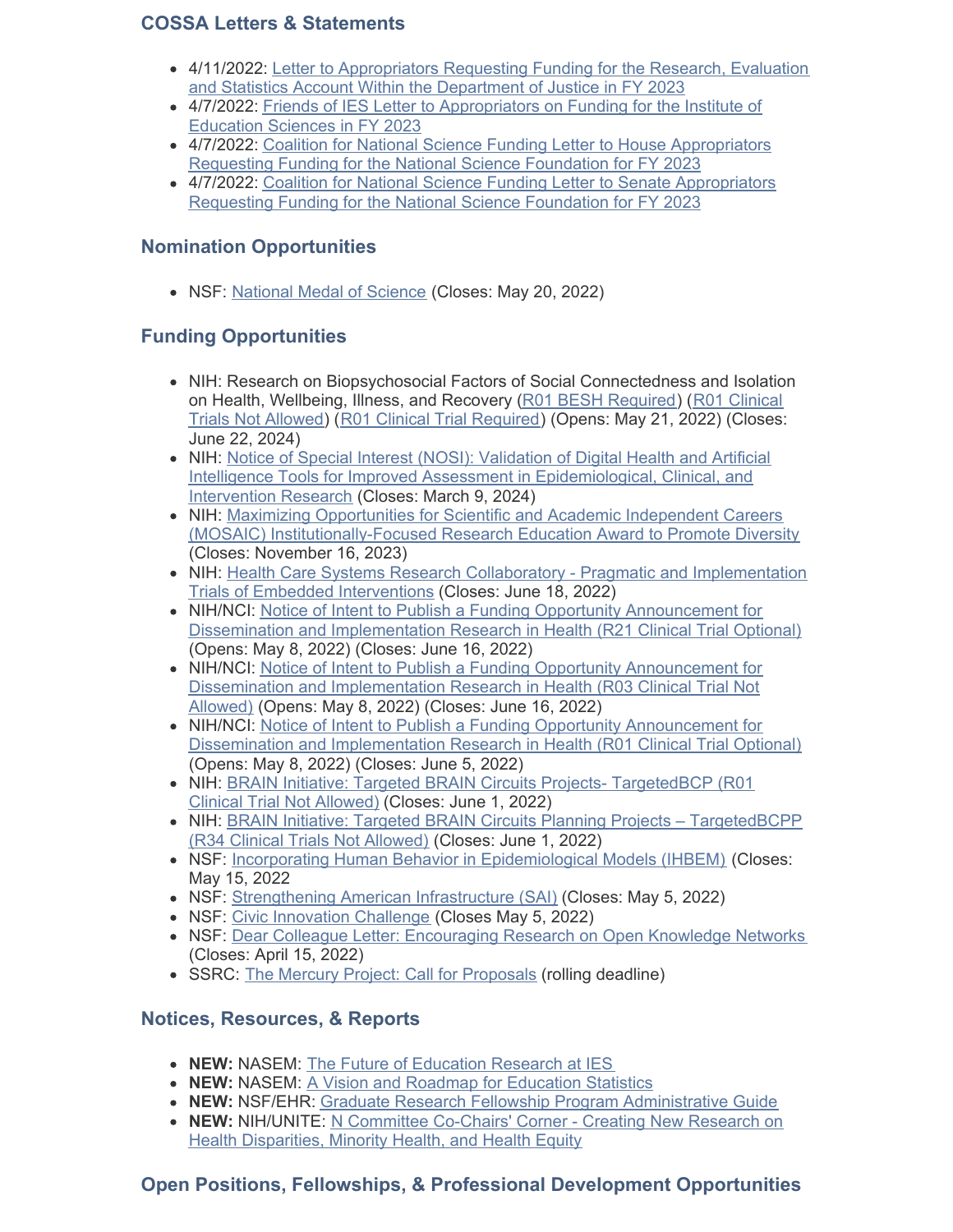• OJP/NIJ: Graduate Research [Fellowship](https://nij.ojp.gov/funding/fellowships/graduate-research-fellowship-program) Program (Closes: May 17, 2022)

## **Upcoming Events**

- **COSSA [Headlines](https://cossa.org/event/cossa-headlines-2022-04-14/) | April, April 14, 2022**
- SRCD Webinar: Towards a Global Science of Child [Development:](https://www.srcd.org/event/towards-global-science-child-development-challenges-and-opportunities) Challenges and Opportunities, April 14, 2022
- Midwest [Sociological](https://www.themss.org/annual-meeting) Society Annual Meeting, April 13-16, 2022, Chicago, IL
- U-I [Partnerships](https://web.cvent.com/event/0c18041e-136a-47df-a490-9911879f6233/) in the Social Sciences, April 20-21, 2022, College Park, MD
- [Southwestern](https://sssaonline.org/annual-meeting/2021-annual-meeting/) Social Science Association Annual Meeting, April 21-23, 2022, San Antonio, TX
- American [Educational](https://www.aera.net/Events-Meetings/Annual-Meeting/2022-Annual-Meeting-Presidential-Program-Theme) Research Association Annual Meeting, April 22-25, 2022, San Diego, CA
- NIH Social, [Behavioral,](https://www.eventbrite.com/e/april-27-28-nih-social-behavioral-economic-covid-19-health-impacts-registration-241394225627) and Economic Health Impacts of COVID-19 Webinar, April 27-28, 2022
- [American](https://www.acls.org/annual-meetings/) Council of Learned Societies Annual Meeting, April 28-30, 2022, Philadelphia, PA
- **COSSA [Headlines](https://cossa.org/event/cossa-headlines-2022-05-12/2022-05-12/) | May, May 12, 2022**
- American Association for Public Opinion Research Annual [Conference](https://www.aapor.org/Conference-Events/Annual-Meeting.aspx), May 12-15, 2022, Chicago, IL
- **Society for [Prevention](https://www.preventionresearch.org/2022-annual-meeting/) Research Annual Meeting, May 31-June 3, 2022, Seattle,** WA
- NIH Matilda White Riley [Behavioral](https://obssr.od.nih.gov/news-and-events/events/15th-nih-matilda-white-riley-behavioral-and-social-sciences-honors) and Social Sciences Honors, June 3, 2022
- **COSSA [Headlines](https://cossa.org/event/cossa-headlines-2022-05-12/2022-06-09/) | June, June 9, 2022**
- NSF Virtual Grants [Conference](https://www.nsf.gov/events/event_summ.jsp?cntn_id=304696), June 6-10, 2022, Alexandria, VA
- Law and Society [Association](https://www.lawandsociety.org/lisbon-2022-homepage/) Annual Meeting, July 13-16, 2022, Lisbon, Portugal

A list of COSSA members' annual meetings and other events can be found on the COSSA [events](http://r20.rs6.net/tn.jsp?t=7h6by74ab.0.0.5hidabdab.0&id=preview&r=3&p=http%3A%2F%2Fwww.cossa.org%2Fevents%2F) page. COSSA members who have an upcoming event they would like to see listed in the Events Calendar and on our website should send an email to [bgoodrich@cossa.org](mailto:bgoodrich@cossa.org).

# **COSSA Members**

### **Governing Associations**

American Anthropological Association American Association for Public Opinion Research

American Economic Association American Educational Research Association American Political Science Association American Psychological Association American Society of Criminology American Sociological Association American Statistical Association Law and Society Association Linguistic Society of America Midwest Political Science Association Population Association of America Society for Personality and Social Psychology

Society for Research in Child Development

### **Membership Organizations**

Academy of Criminal Justice Sciences African Studies Association American Association of Geographers American Council of Learned Societies

### **Colleges and Universities**

Boston University Brown University Carnegie Mellon University Case Western Reserve University Columbia University Cornell University Duke University George Mason University Georgetown University Harvard University Indiana University Johns Hopkins University Massachusetts Institute of Technology Michigan State University North Carolina State University Northwestern University Ohio State University, The Pennsylvania State University Princeton University Stanford University University of Arizona University of California, Berkeley University of California, Irvine University of California, Los Angeles University of California, Santa Barbara